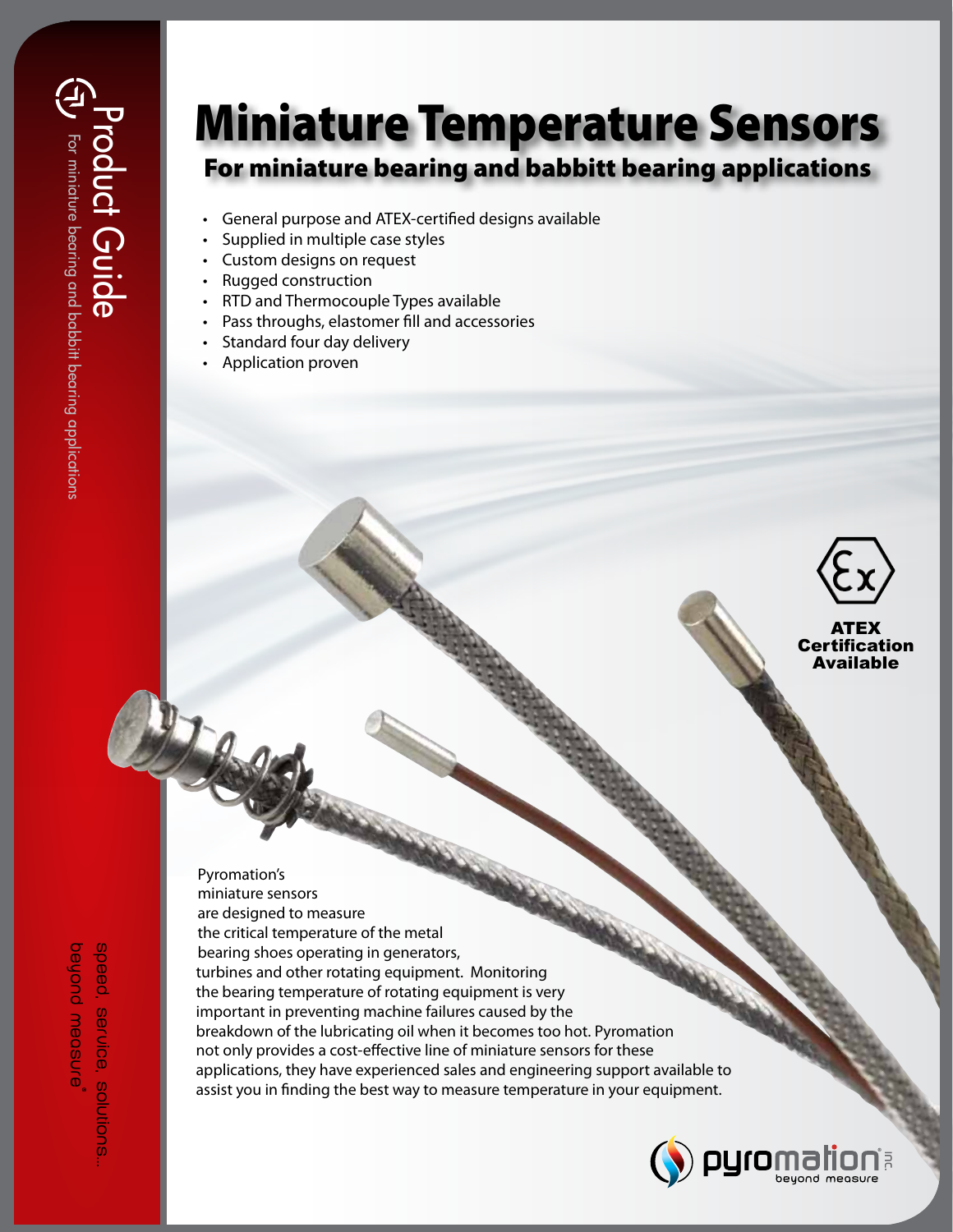

| <b>CODE</b>   |               | <b>TOLERANCE</b>                                           | <b>TEMPERATURE</b><br><b>COEFFICIENT</b> |  |
|---------------|---------------|------------------------------------------------------------|------------------------------------------|--|
| <b>SINGLE</b> | <b>DUPLEX</b> |                                                            |                                          |  |
| RBF185LBS     |               | RBF285LBS   ± 0.30 °C [± 0.12% X R.]                       | $\alpha$ = 0.003 85 °C <sup>-1</sup>     |  |
| RBF192LBS     |               | RBF292LBS   $\pm$ 0.30 °C [ $\pm$ 0.12% X R <sub>a</sub> ] | $\alpha = 0.00392$ °C <sup>-1</sup>      |  |

| 100 $\Omega$ Platinum RTD<br>$\alpha$ = 0.00385 °C <sup>-1</sup><br>$\alpha$ = 0.00392 °C <sup>-1</sup> |                                                                                                                          | <b>CASE STYLE A</b><br>Ø 0.275" OD x 0.250" L |                       | <b>CASE STYLE B</b><br>Ø 0.188" OD x 0.250" L<br>Flange 0.250" OD x 0.030" L |                       | <b>CASE STYLE C</b><br>Ø 0.125" OD x 0.300" L |                       | <b>CASE STYLE D</b><br>Ø 0.080" OD x 0.300" L |               |
|---------------------------------------------------------------------------------------------------------|--------------------------------------------------------------------------------------------------------------------------|-----------------------------------------------|-----------------------|------------------------------------------------------------------------------|-----------------------|-----------------------------------------------|-----------------------|-----------------------------------------------|---------------|
| <b>CODE</b>                                                                                             | <b>DESCRIPTION</b>                                                                                                       | <b>Single</b>                                 | <b>Duplex</b>         | <b>Single</b>                                                                | <b>Duplex</b>         | <b>Single</b>                                 | <b>Duplex</b>         | <b>Single</b>                                 | <b>Duplex</b> |
| T <sub>3</sub> J                                                                                        | Teflon <sup>®</sup> insulation - individual<br>leads - stranded conductor                                                | 2 or 3 wire<br>24 AWG                         | 2 or 3 wire<br>28 AWG | 2 or 3 wire<br>24 AWG                                                        | 2 or 3 wire<br>28 AWG | 2 or 3 wire<br>28 AWG                         | 2 or 3 wire<br>30 AWG | 2 or 3 wire<br>30 AWG                         | N/A           |
| T <sub>3</sub>                                                                                          | Teflon <sup>®</sup> insulation - stranded<br>conductor                                                                   | 2 or 3 wire<br>24 AWG                         | 2 or 3 wire<br>28 AWG | 2 or 3 wire<br>24 AWG                                                        | 2 or 3 wire<br>28 AWG | 2 or 3 wire<br>28 AWG                         | 2 or 3 wire<br>28 AWG | N/A                                           | N/A           |
| T3B                                                                                                     | Teflon <sup>®</sup> insulation - stranded<br>conductor - stainless steel<br>overbraid                                    | 2 or 3 wire<br>24 AWG                         | 2 or 3 wire<br>28 AWG | 2 or 3 wire<br>24 AWG                                                        | 2 or 3 wire<br>28 AWG | N/A                                           | N/A                   | N/A                                           | N/A           |
| T3BT                                                                                                    | Teflon <sup>®</sup> insulation - stranded<br>conductor - stainless steel<br>overbraid - Teflon <sup>®</sup> outer jacket | 2 or 3 wire<br>24 AWG                         | 2 or 3 wire<br>30 AWG | 2 or 3 wire<br>24 AWG                                                        | 2 or 3 wire<br>30 AWG | N/A                                           | N/A                   | N/A                                           | N/A           |

2 2" split leads 1/4" strip 3 2" split leads with spade lugs

Teflon® is a registered trademark of E.I. du Pont de Nemours and Company.

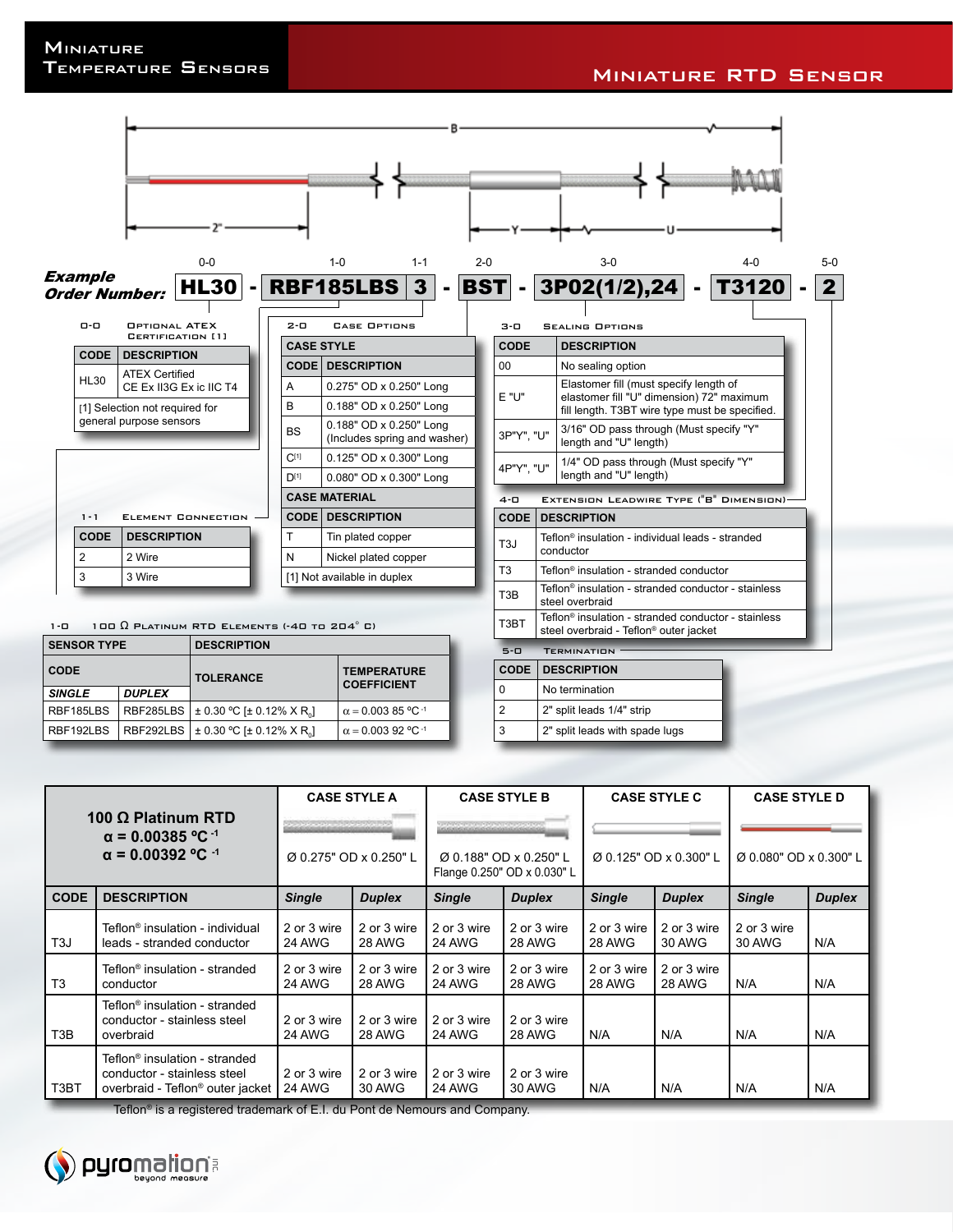

| <b>Thermocouple Types</b><br><b>J, K, T, E</b> |                                                                                       | <b>CASE STYLE A</b><br>والمحاولة المردوب والمستحرم |               | <b>CASE STYLE B</b>                                   |               | <b>CASE STYLE C</b>    |               | <b>CASE STYLE D</b>    |               |
|------------------------------------------------|---------------------------------------------------------------------------------------|----------------------------------------------------|---------------|-------------------------------------------------------|---------------|------------------------|---------------|------------------------|---------------|
|                                                |                                                                                       | Ø 0.275" OD x 0.250" L                             |               | Ø 0.188" OD x 0.250" L<br>Flange 0.250" OD x 0.030" L |               | Ø 0.125" OD x 0.300" L |               | Ø 0.080" OD x 0.300" L |               |
| <b>CODE</b>                                    | <b>DESCRIPTION</b>                                                                    | <b>Single</b>                                      | <b>Duplex</b> | <b>Single</b>                                         | <b>Duplex</b> | <b>Single</b>          | <b>Duplex</b> | <b>Single</b>          | <b>Duplex</b> |
| T <sub>1</sub>                                 | Teflon <sup>®</sup> insulation - solid<br>conductor                                   | 24 AWG                                             | 24 AWG        | 24 AWG                                                | 24 AWG        | 24 AWG                 | N/A           | 30 AWG                 | N/A           |
| T <sub>3</sub> J                               | Teflon <sup>®</sup> insulation - individual<br>leads - stranded conductor             | <b>24 AWG</b>                                      | 24 AWG        | 24 AWG                                                | 24 AWG        | 24 AWG                 | N/A           | N/A                    | N/A           |
| T <sub>3</sub>                                 | Teflon <sup>®</sup> insulation - individual<br>leads - stranded conductor             | <b>24 AWG</b>                                      | 24 AWG        | 24 AWG                                                | <b>24 AWG</b> | 24 AWG                 | N/A           | N/A                    | N/A           |
| T3B                                            | Teflon <sup>®</sup> insulation - stranded<br>conductor - stainless steel<br>overbraid | 24 AWG                                             | 24 AWG        | 24 AWG                                                | N/A           | 24 AWG                 | N/A           | N/A                    | N/A           |